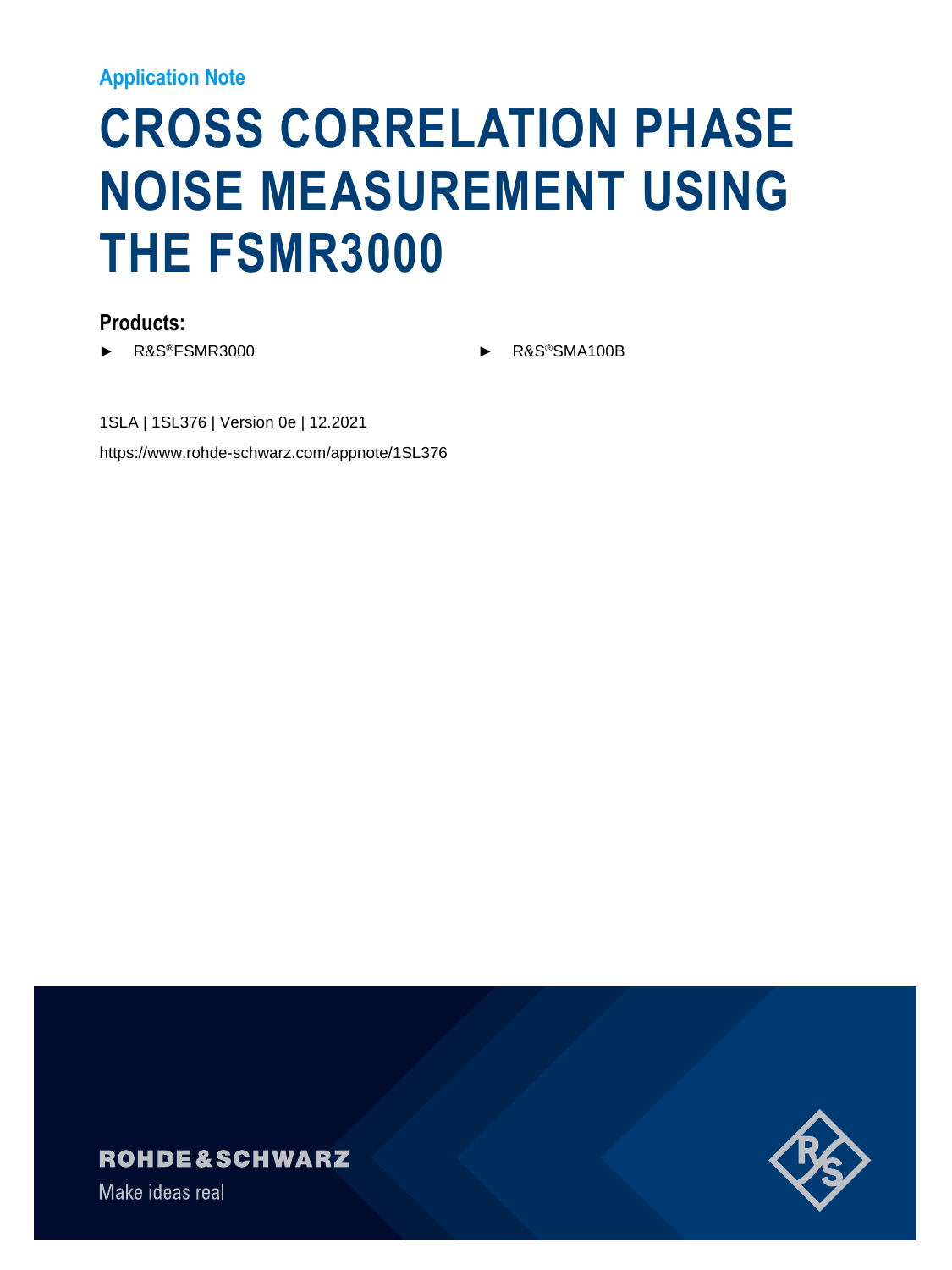# **Contents**

| $\overline{2}$ |  |
|----------------|--|
| 2.1            |  |
| 2.2            |  |
| $3^{\circ}$    |  |
| $\overline{4}$ |  |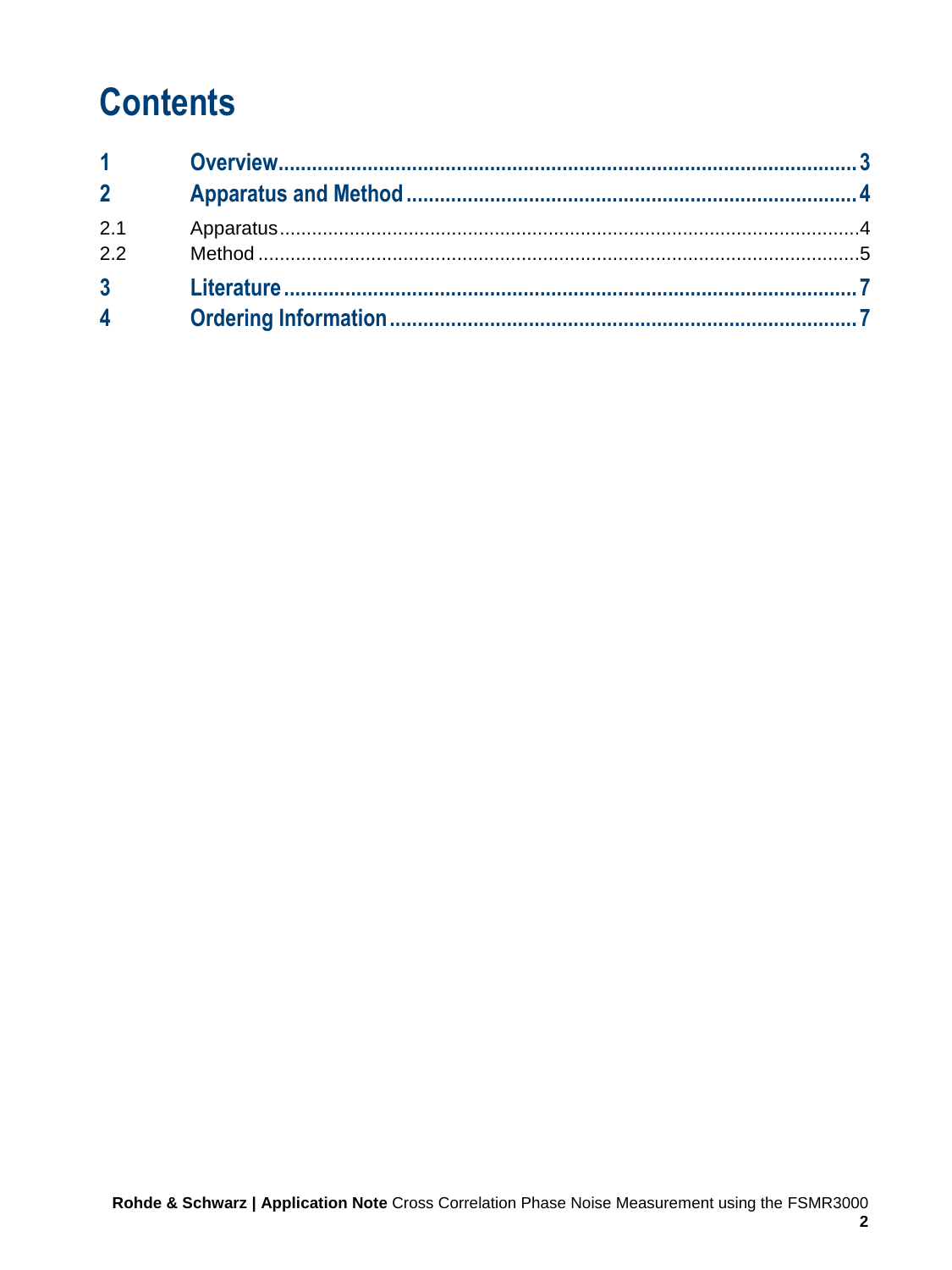### <span id="page-2-0"></span>**1 Overview**

The R&S<sup>®</sup> FSMR3000 (hereinafter FSMR) is a three-in-one instrument incorporating a Measurement Receiver, a Signal and Spectrum Analyser, and a Phase Noise Analyser.

This application note demonstrates the use of the FSMR, including the Cross-correlation option (R&S®FSMR3-B60), to measure the Phase Noise characteristics of a raw Signal Generator (R&S SMA100B).

The Cross-correlation phase noise measurement improves sensitivity by 5 · log(n) dB, compared with measurements that do not use this option. For example, a measurement using 10 correlations, improves the phase noise floor by 5 dB.

For more information on the Cross-correlation implementation, the reader is referred to the IEEE paper [1] or its mirrored [content](https://www.rohde-schwarz.com/us/applications/a-1-mhz-to-50-ghz-direct-down-conversion-phase-noise-analyzer-with-cross-correlation-application-card_56279-231872.html) [2] on the Rohde & Schwarz website. A video explainer is also provided in [3].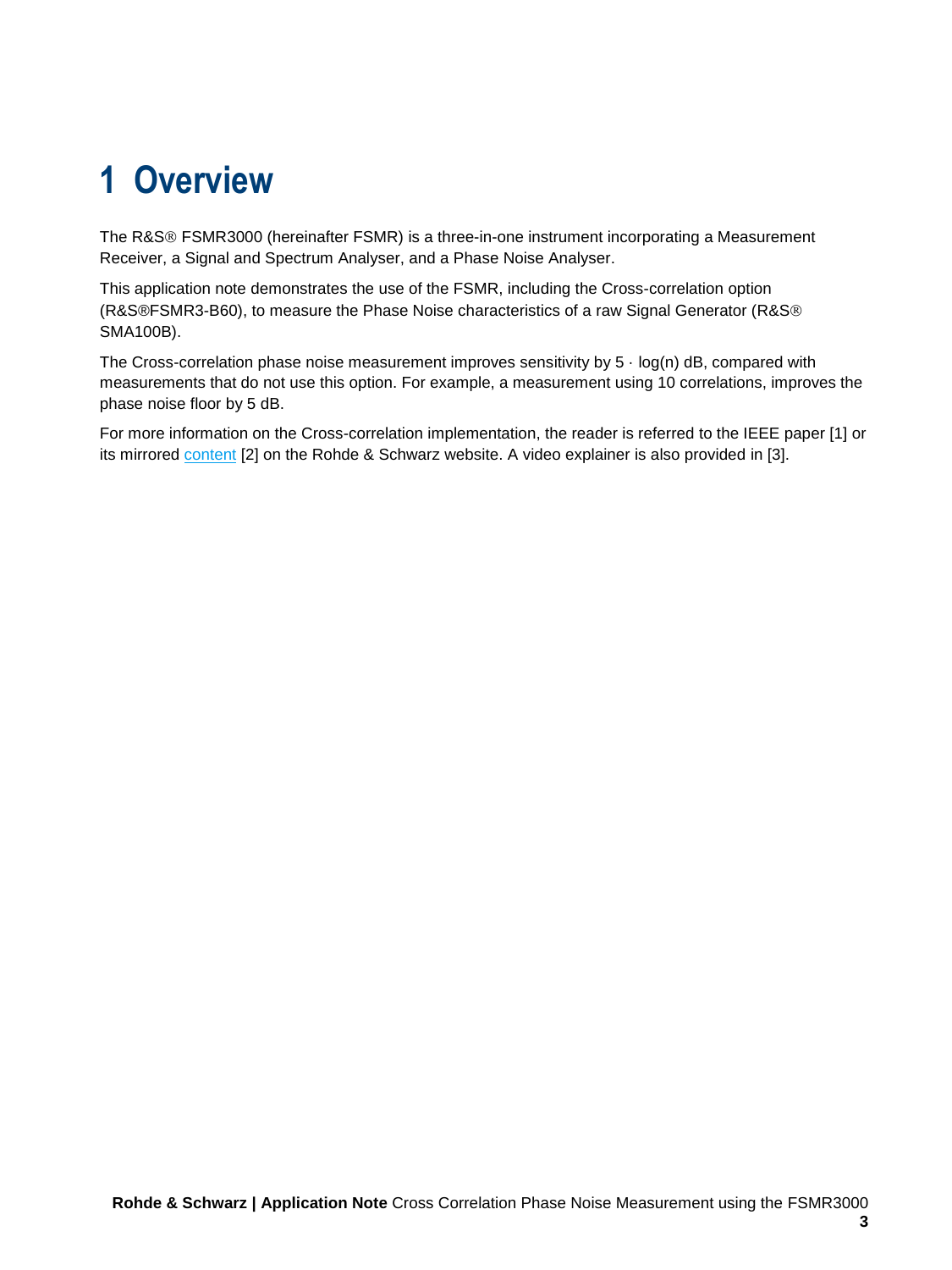# <span id="page-3-0"></span>**2 Apparatus and Method**

#### <span id="page-3-1"></span>**2.1 Apparatus**

The following equipment was used in the creation of this Application Note

- ► FSMR3050 Measuring Receiver (to 50 GHz)
- ► SMA100B Signal Generator
- ► Suitable coaxial cable.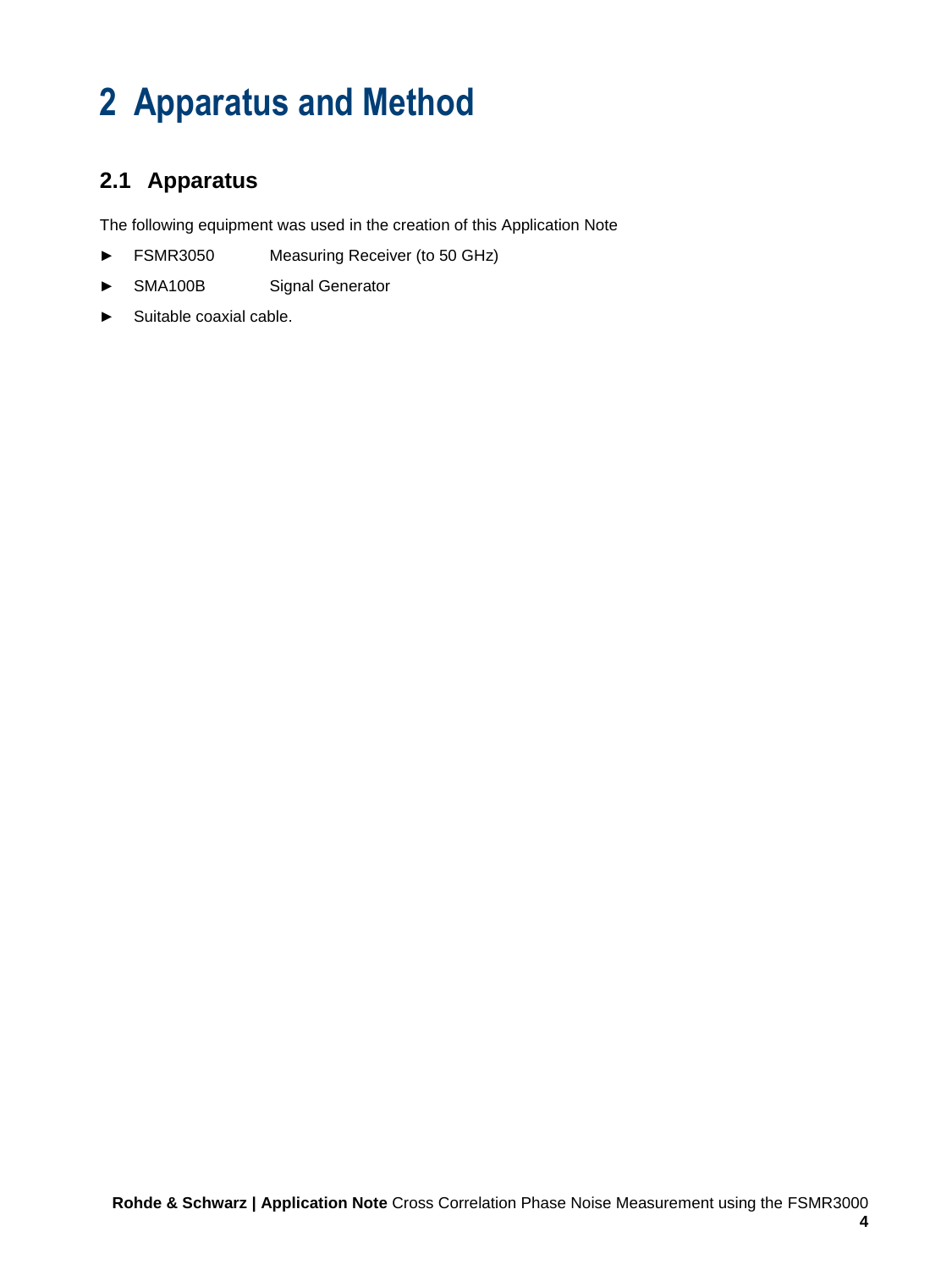#### <span id="page-4-0"></span>**2.2 Method**

The steps required in order to perform this measurement are tabulated.

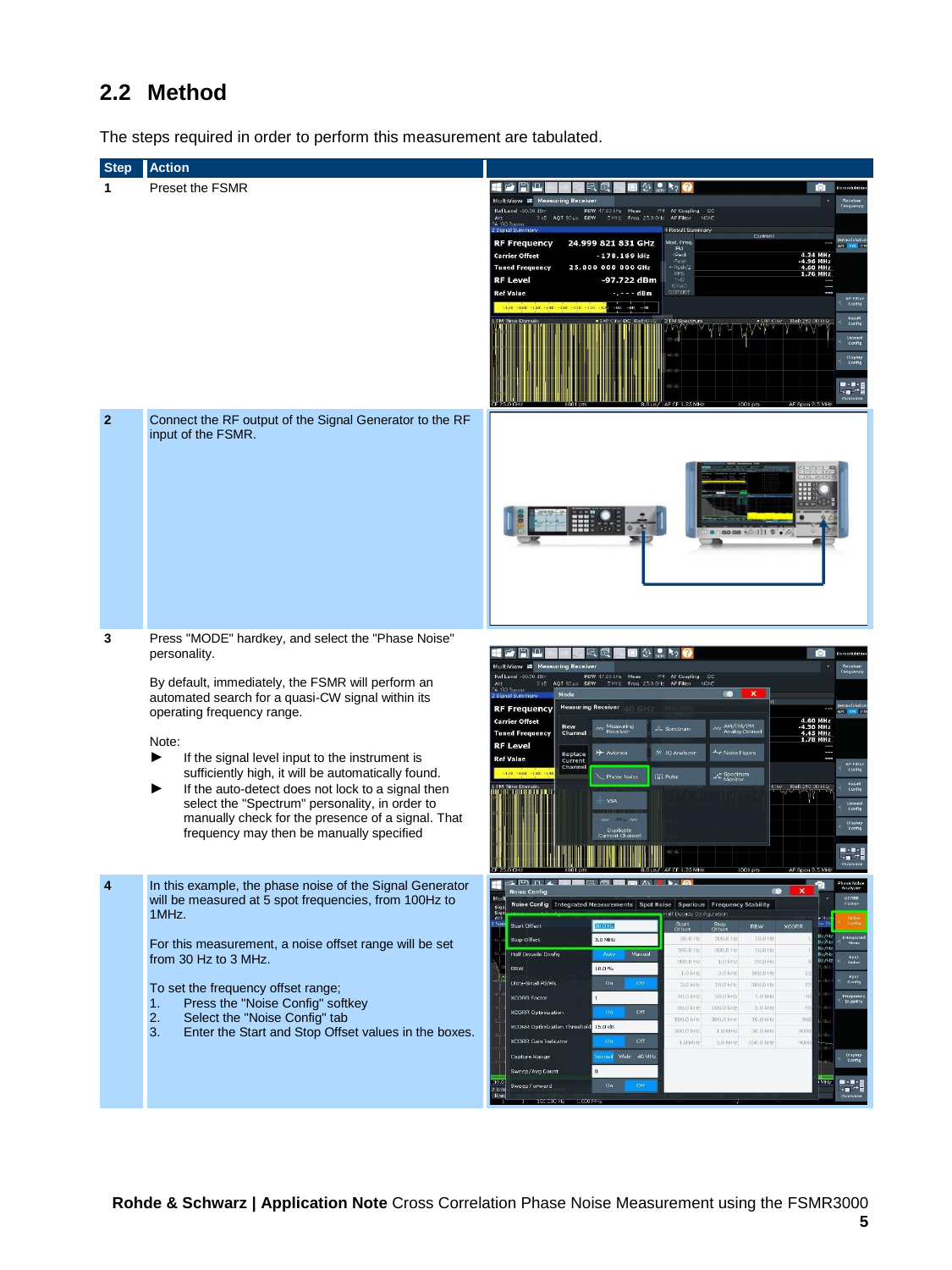| <b>Step</b> | <b>Action</b>                                                                                                                                                                                                                                  |                                                                                                                                                                                                                                                                                                                                                                                |
|-------------|------------------------------------------------------------------------------------------------------------------------------------------------------------------------------------------------------------------------------------------------|--------------------------------------------------------------------------------------------------------------------------------------------------------------------------------------------------------------------------------------------------------------------------------------------------------------------------------------------------------------------------------|
| 5           | Select either the "Spot Noise" tab, in case the dialog is still<br>open, otherwise press the "Spot Noise" softkey.                                                                                                                             | <b>Noise Config</b><br><b>Frequency Stability</b><br>Noise Config   Integrated Measurements<br>Spot Noise Spurious                                                                                                                                                                                                                                                             |
|             | Piecewise, enter the (five) frequencies at which the DUT<br>is to be tested, in the "User Defined" boxes (e.g. 100 Hz, 1<br>kHz, 10 kHz, 100 kHz, 1 MHz).                                                                                      | Spot Noise<br>Sigr<br>Att<br>Off<br><b>Decade Edges</b><br>Show<br>Off<br><b>User Defined</b><br>On<br>Trace<br>Ø<br>100.0 Hz<br>Offset<br>☑<br>$1.0$ kHz<br><b>Offset</b>                                                                                                                                                                                                     |
|             | The (sixth and) final Offset value is not needed, and it may<br>be unchecked.                                                                                                                                                                  | <b>Rpur</b><br>Confie<br>Offset<br>10.0 kHz<br><b>V</b> offset<br>100.0 kHz<br>Frequen<br>Stabilit<br>Offset<br>$1.0$ MHz<br>Diffset 6 100.0 MHz<br>$\mathbf{m} \cdot \mathbf{m}$<br>$2$ Int<br>$\cdot$ .                                                                                                                                                                      |
| 6           | The Phase Noise integrated across a bandwidth may also<br>be specified and measured.<br>Select the "Integrated Meas" softkey or tab.                                                                                                           | ะ En ⊓ะ∡<br><b>Noise Config</b><br>Mul<br><b>Integrated Measurements</b><br><b>Noise Config</b><br>Spot Noise Spurious<br><b>Frequency Stability</b><br>sign<br>Att<br>Ranges 1-5 Ranges 6-10 Weighting Filter<br>Noise<br>Confie<br>Ranger<br>Range Start<br>Weighting Filter<br>Range Stop<br>tange<br>Show<br>100.0 Hz<br>Meas Manua<br>NONE<br>Range 1<br>Trace<br>1.0 MHz |
|             | Enter the frequency range over which the Phase Noise<br>shall be integrated.                                                                                                                                                                   | Spot<br>Noise<br>Manual<br>30.0 kHz<br>3.0 MHz<br>NONE<br>Range <sub>2</sub><br>Meas<br><b>Spur</b><br>Confie<br>30.0 KHz<br>3.0 MHz<br><b>Manual</b><br>NONE<br>Range 3<br>Manual<br>30.0 kHz<br>3.0 MHz<br>NONE<br>Frequence<br>Stability<br>Range 4                                                                                                                         |
|             | In this example, the noise will be integrated between the<br>lowest (100 Hz) and highest (1 MHz) spot noise<br>frequencies.                                                                                                                    | 30.0 kHz<br>$3.0$ MHz<br>NONE<br>Manual                                                                                                                                                                                                                                                                                                                                        |
|             | Now, the dialog box may be closed to return to the<br>measurements screen.                                                                                                                                                                     | $\blacksquare\cdot\blacksquare$<br>Inte<br>- ⊓∽                                                                                                                                                                                                                                                                                                                                |
| 7           | The Signal Generator is now set to generate a 1 GHz CW<br>tone at a nominal 15dBm.                                                                                                                                                             | 回び<br>$\frac{1}{100}$ $\frac{1}{2}$<br>Noise<br>$\pmb{\times}$<br><b>Measuring Red</b><br><b>Res Av</b><br>100<br>987 MH<br>RBW<br>XCORR Factor                                                                                                                                                                                                                                |
|             | In this case, the Resolution Bandwidth (3%) is selected-<br>on-test, to provide even better measurement granularity.                                                                                                                           |                                                                                                                                                                                                                                                                                                                                                                                |
|             | A XCORR factor is selected-on-test (100), such that the<br>grey curve ("XCORR Gain Indicator") is sufficiently<br>different to the measured curve. This difference<br>establishes that the measured phase noise is not limited<br>by the FSMR. |                                                                                                                                                                                                                                                                                                                                                                                |
|             | The measurement time $(-22$ seconds) is estimated<br>before the measurement commences, and is dependent<br>on these two parameters.                                                                                                            | requency Offse                                                                                                                                                                                                                                                                                                                                                                 |
| 8           | The key measurement results are tabulated on the default<br>screen layout, as shown.                                                                                                                                                           | HE<br>ГOТ<br>$\pmb{\times}$<br><b>Measuring Receiver</b><br>100<br>Res AV<br>$\boldsymbol{\times}$<br>ncy \$99,999987 MHz RBW<br>14,86 dDm XCORR Factor<br>0 dB Meas Time<br>100                                                                                                                                                                                               |
|             | Spot Phase Noises are reported in the upper right, whilst<br>the Integrated Measurements are shown at the bottom.                                                                                                                              | deas Phase Noise<br>•1C<br>100,000 Hz<br>8.49 dBc/H<br>1.000 kHz<br>89.81 dBc/Hz<br>10,000 kHz<br>\$1.17 dBc/Hz<br>100,000 kHz<br>1\$0.54 dBc/Hz<br>1.000 MHz<br>62.41 dBc/Hz<br>On<br>140.<br>Noten<br>Confle                                                                                                                                                                 |
|             |                                                                                                                                                                                                                                                | Frequency Offse<br>$\mathbf{m}$ + $\mathbf{m}$ + $\mathbf{r}$<br>30.0112<br>3.0 MHz<br>⊹∎∼i<br>2 Integrated Measurements                                                                                                                                                                                                                                                       |
|             |                                                                                                                                                                                                                                                | tange Trace Start Offset<br>Stop Offset<br>Weighting<br><b>Int Noise</b><br>PM<br>84.10932.13 pm<br><b>FM / AM</b><br>Jitter<br>1114 h                                                                                                                                                                                                                                         |

Thus, the phase noise, present at the output of the Signal Generator has been measured.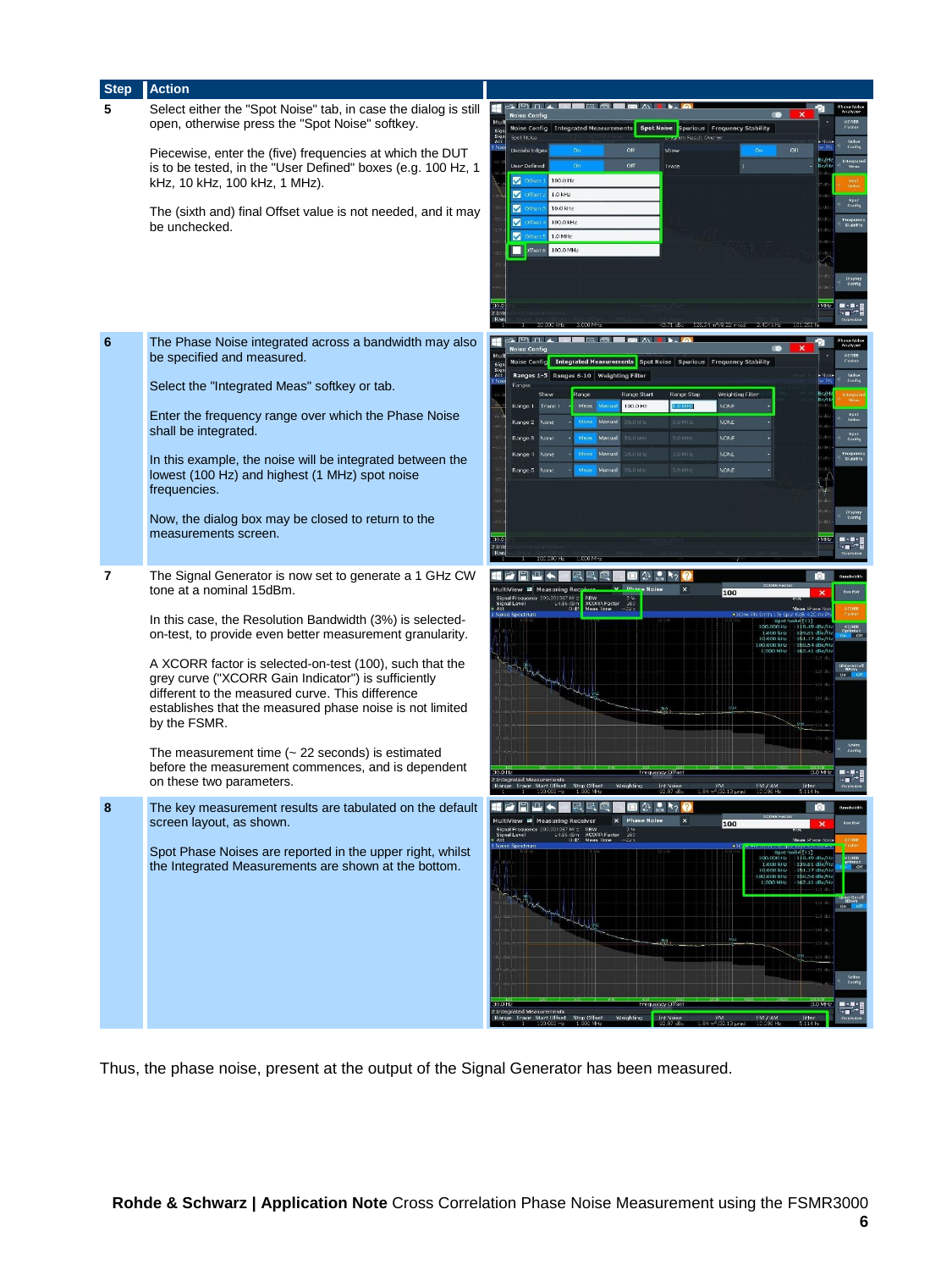## <span id="page-6-0"></span>**3 Literature**

- [1] G. Feldhaus and A. Roth, "A 1 MHz to 50 GHz direct down-conversion phase noise analyzer with crosscorrelation," in *European Frequency and Time Forum (EFTF)*, York, UK, 2016.
- [2] "A 1 MHz to 50 GHz Direct Down-Conversion Phase Noise Analyzer with Cross-Correlation," [Online]. Available: https://www.rohde-schwarz.com/us/applications/a-1-mhz-to-50-ghz-direct-down-conversionphase-noise-analyzer-with-cross-correlation-application-card\_56279-231872.html. [Accessed 26 11 2021].
- [3] P. Denisowski, "Understanding Phase Noise the Cross Correlation Method," 15 11 2021. [Online]. Available: https://www.youtube.com/watch?v=Sf7qiysPFbQ. [Accessed 7 12 2021].

### <span id="page-6-1"></span>**4 Ordering Information**

| <b>Designation</b>                              | <b>Type</b>                | <b>Order No.</b> |
|-------------------------------------------------|----------------------------|------------------|
| Spectrum analyzer                               | R&S <sup>®</sup> FSMR3-B1  | 1345.3050.50     |
| Phase noise analyzer with cross-<br>correlation | R&S <sup>®</sup> FSMR3-B60 | 1345.3114.50     |